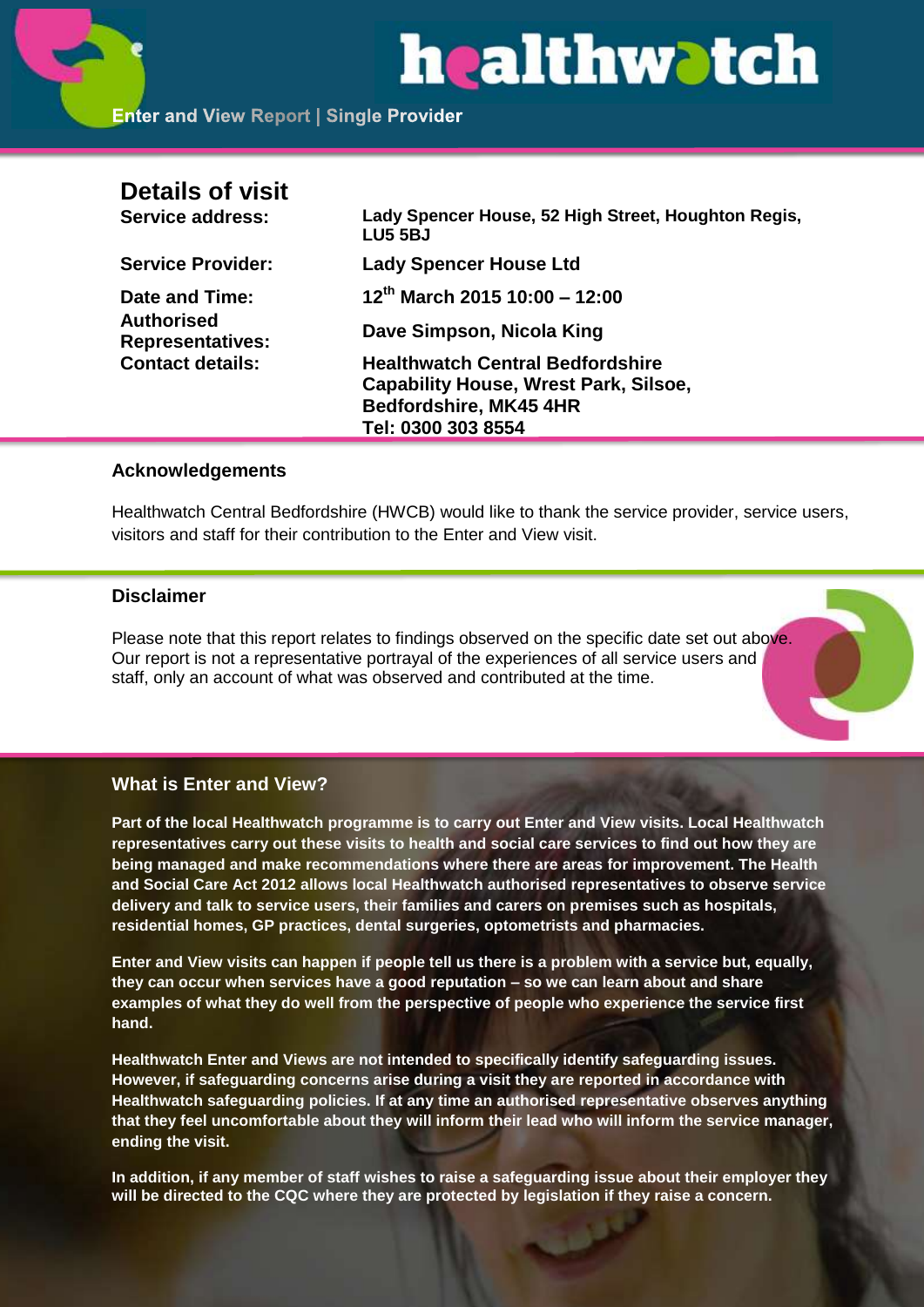# **Purpose of the visit**

- To engage with service users of care homes and understand how dignity is being respected in a care home environment;
- Identify examples of good working practice;
- Observe residents and relatives engaging with the staff and their surroundings;
- Consult with residents, relatives and staff about their experiences of the environment within the home and how care is delivered.

# **Strategic drivers**

- Care Quality Commission dignity and wellbeing strategy
- Care homes are a Local Healthwatch priority

# **Methodology**

#### **This was an announced Enter and View visit.**

Representatives were pleased to see the Healthwatch Central Bedfordshire poster notifying residents and relatives of our visit clearly displayed within the building.

On arrival, representatives were met by the acting Manager, who gave representatives a verbal introduction regarding the home, its history, the number of beds and residents, staff etc.

Authorised representatives also approached residents at the care home to informally ask them about their experience of the home. Several family members and members of staff were also spoken to.

The authorised representatives explained to everyone spoken to why they were there and took notes.

After speaking with the residents and staff, on leaving, Healthwatch Central Bedfordshire leaflets were given to the acting Manager for distribution and display in the home.



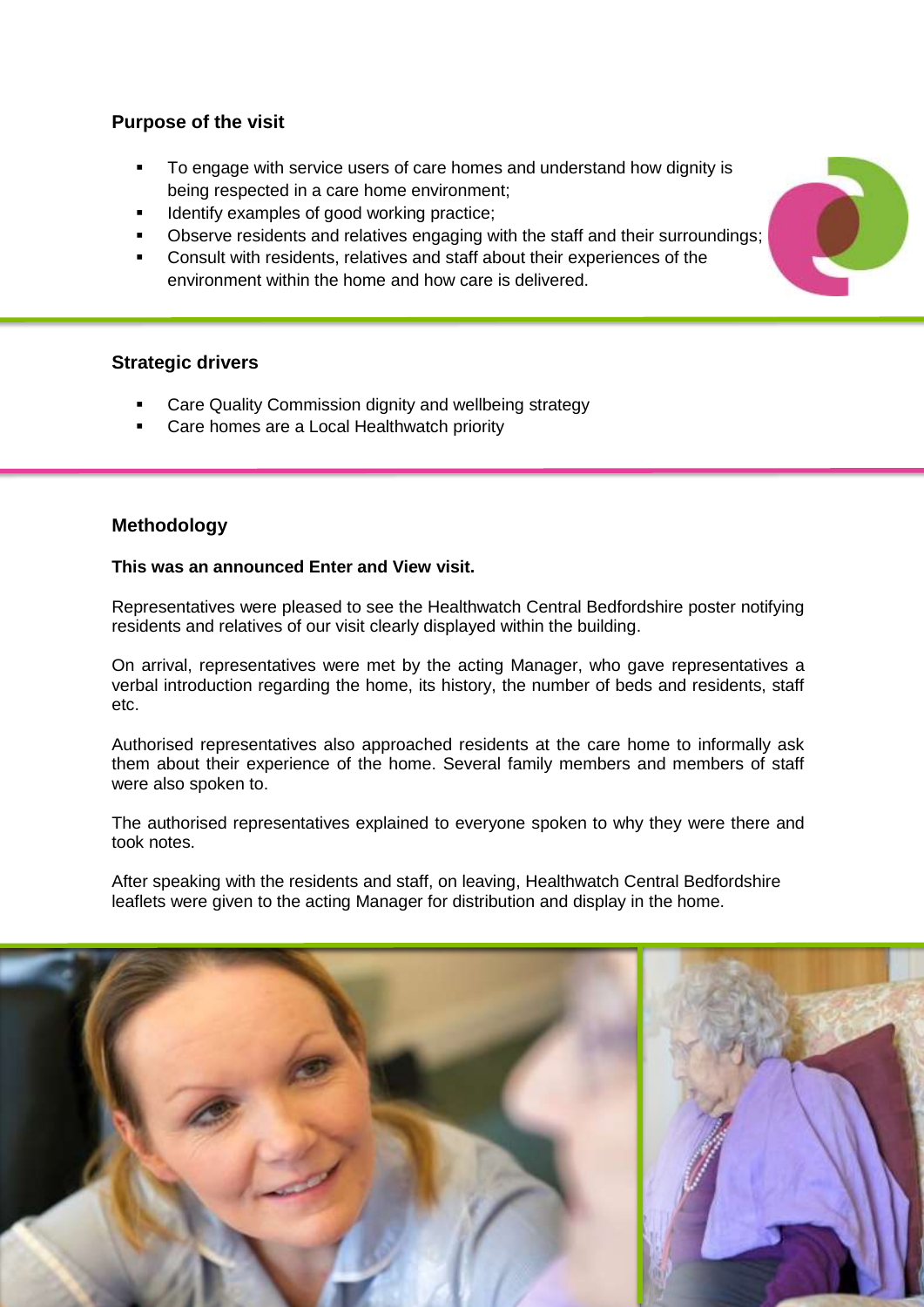# **Summary of findings**

At the time of the visit, the evidence is that the home was operating to a very good standard of care with regard to dignity and respect.

- $\triangleright$  Residents looked tidy, clean and well cared for, representatives saw no evidence of dignity not being respected.
- $\triangleright$  Representatives saw evidence of staff interacting with residents positively and regularly, including just checking on them if they appeared to be soporific.
- $\triangleright$  Residents spoken to were generally happy with the meals, the menu was balanced and nutritious, and mealtimes were suitable for the residents. Residents could also choose where to take their meals.
- $\triangleright$  Clear evidence of social activities was evident and the residents spoken to were given the option of taking part in organised activities along with their relatives.

The acting Manager advised representatives that the current capacity of the home is as follows:

- $\geq$  24 beds, with one currently unoccupied. One resident is bedbound and in a room adjacent to the Manager's office.
- $\triangleright$  The majority of residents are currently funded by the Local Authority and also privately funded. One resident is currently funded by Hertfordshire Council.
- $\triangleright$  The home does not currently have beds used for rehabilitation; however available beds may be used for respite.
- $\triangleright$  Staff employed includes carers, four senior carers, two activities coordinators, a cook gardeners, office staff and cleaners.
- $\triangleright$  The ratio of carers on duty is 1:6 each shift, with four carers on duty in the morning and in the afternoon, plus two at night. The Manager is always on call.
- $\triangleright$  The types of residents catered for includes those with dementia and the frail elderly. All residents are over the age of 65.

### **Results of Visit**

#### **Environment**

On entry, representatives found the environment to be clean, warm, light and airy. The atmosphere was 'neutral' in that there were no apparent smells, good or bad.

The premises are much larger than on first impression, they were purpose-built in the 1990s, and the home operates over three floors, the upper floors accessible by lifts.

The home consists of two communal lounge rooms on the ground and first floors, which were being well used at the time of the visit.

Mobile commodes are made available (bedrooms do not have en-suite). Bathrooms are situated on the ground and first floors, shower rooms are on the first and second floors.

The home has a well-tended garden, accessible to residents including those in wheelchairs, with seating, bird feeders, tables and flower beds which residents are able to help cultivate. The garden can be used for residents' barbecues in the summer.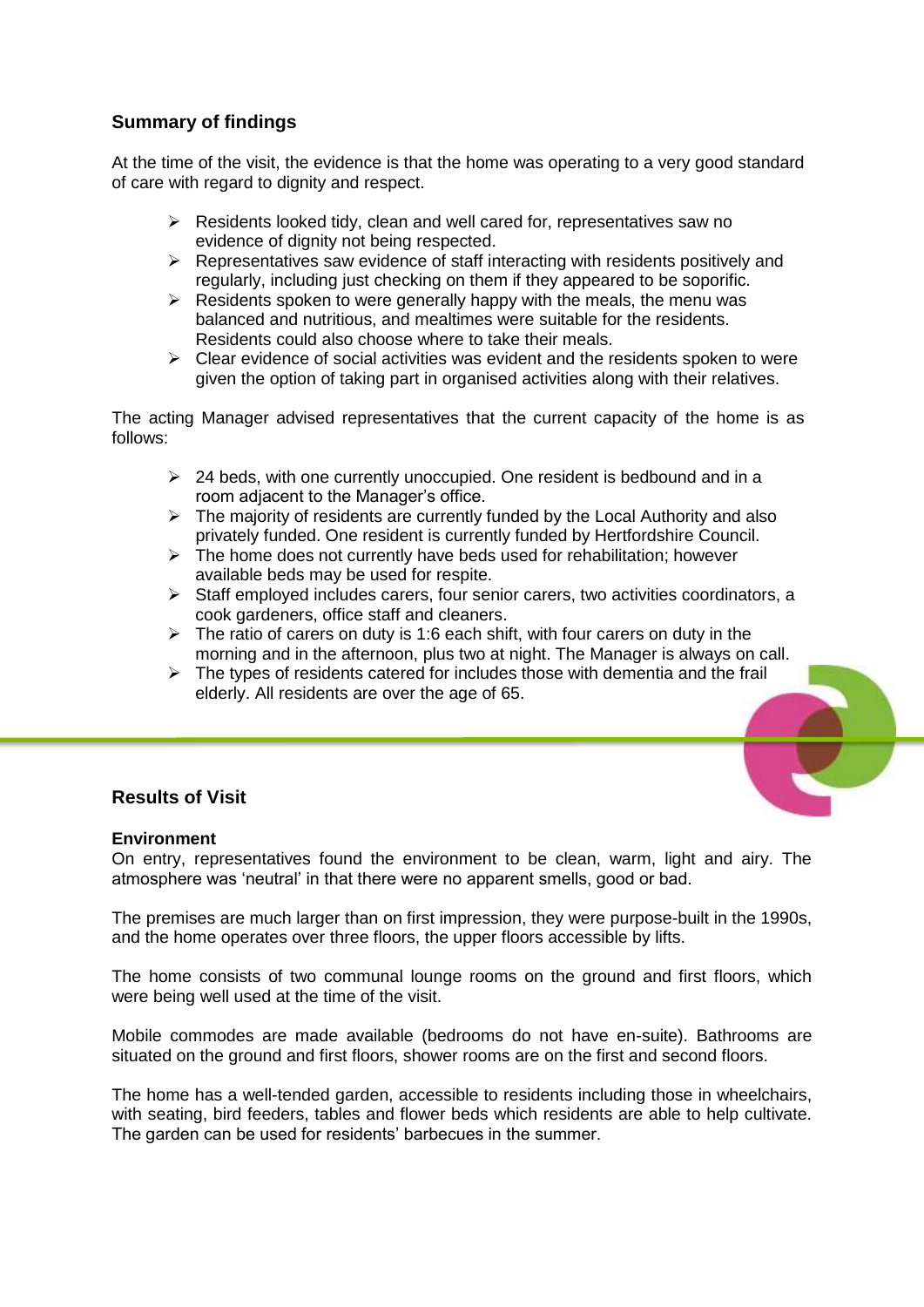#### **Promotion of Privacy, Dignity and Respect**

All residents seen at the time of the visit appeared to be well dressed and cared for. Representatives were advised that each resident has a key worker who also works with the family.

The laundry is situated on the top floor of the home; each resident has their own laundry box which is changed daily and all their clothes are labelled. All bed linen is changed regularly or as necessary.

Each resident Care Plan is stored on the home's computer system and is available for residents and their family to view and is also reviewed monthly by staff. 'Turning' charts, night charts, food and drink and bowel movement records, for bedbound residents, is also kept at hand. DNR notices are kept in each resident's folder, which was later visually confirmed.

Representatives were advised that the home provides the following visiting services:

- $\triangleright$  Hairdresser once per week.
- $\triangleright$  Chiropodist six to eight weekly.
- $\triangleright$  Dentist residents are taken to the nearby Dental Health Centre.
- $\triangleright$  Optician annually.

#### **Promotion of Independence**

Residents are encouraged to bring personal possessions, photographs, pictures, ornaments and small pieces of furniture to create familiar surroundings.

All residents are offered the opportunity to be involved in social activities organised at the home including trips outside of the home with relatives included in the planning.

Representatives observed residents in wheelchairs being moved around the home without undue difficulty; there is sufficient space to facilitate this.

#### **Interaction between Residents and Staff**

HWCB representatives spoke with residents in the communal lounges. The residents spoken to stated they were comfortable in the home and quite happy. Residents were impressed with the activities available and the care received. Representatives witnessed a group of residents undertaking games with members of staff.

#### **Residents**

The most important aspects of the home, according to some residents, were feeling warm, safe and secure; the friendliness of staff and other residents; the cleanliness of the home and the continuing support of the staff. Residents also stated they were pleased with the availability of choice, either of food or of the activities.

Representatives were advised that residents are all registered either with their own GP or with Peel Street GP Practice.

#### **Food**

The daily menu is managed on a four week cycle, is freshly prepared in the kitchen and appears to be comprehensive. The home has Food First certification. The home is also in communication with SALT (Speech and Language Therapy) team for advice for those residents who may have difficulty swallowing.

Three choices are on offer at mealtimes with diabetic and religious diets catered for. Fortified drinks and snacks are also available. Breakfast is available for residents at a time of their choice.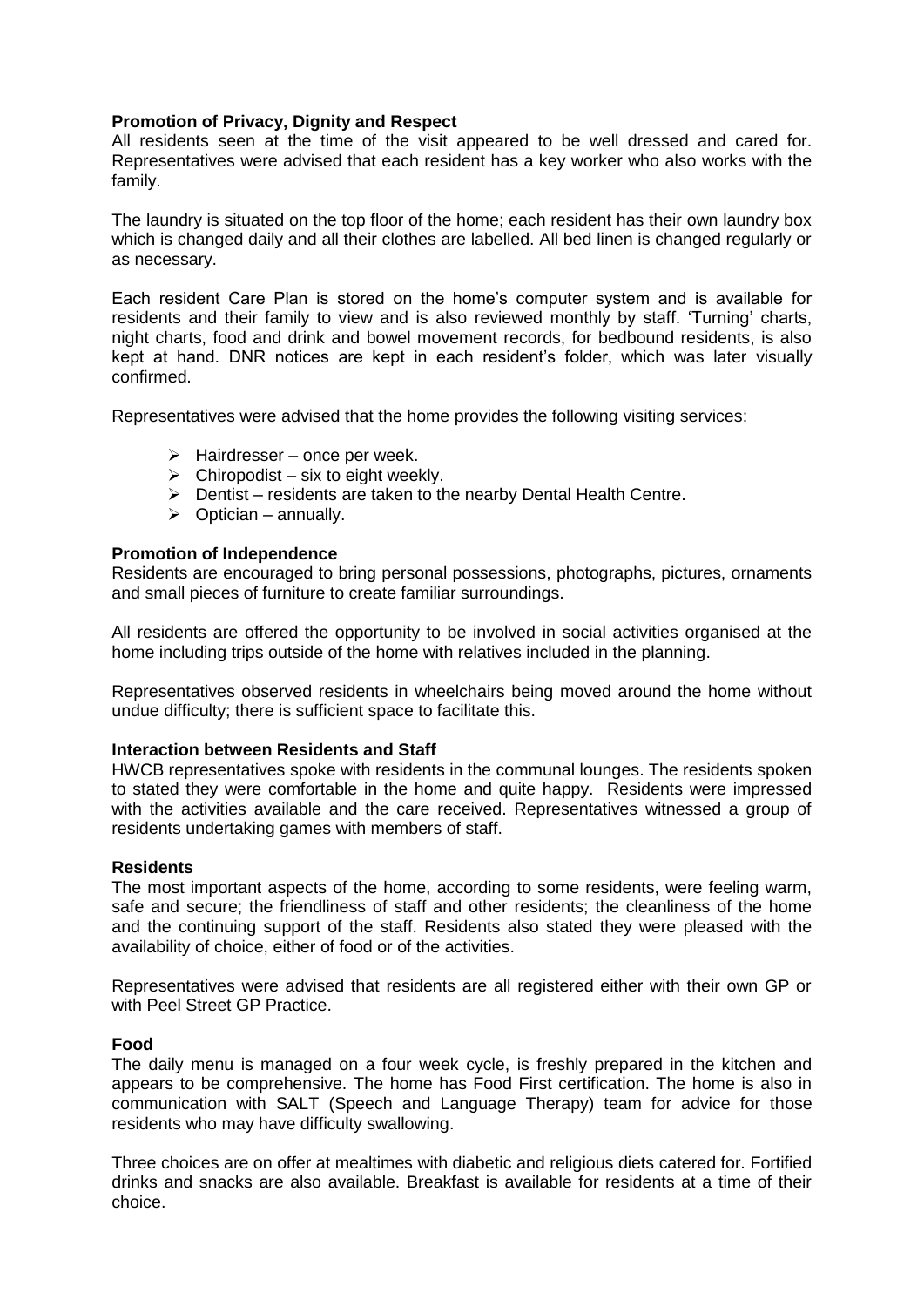Representatives witnessed residents and relatives offered refreshments during the visit. Residents appeared content with the care they received at mealtimes and were able to choose where to take their meals; in the lounge dining area or in their rooms. Residents, representatives spoke to, all thought the standard and variety of food served was very good.

#### **Recreational activities/Social Inclusion/Pastoral needs**

Activities Co-ordinators organise events to involve residents and their relatives as much as possible. Communal lounges are used for the majority of activities. There was no evidence of residents being forced to take part in activities; it is optional for all residents.

Representatives were given a copy of the comprehensive and varied month's activities schedule and advised by both staff and residents that activities included cake baking, film clubs and other interests.

Visits to the home by local schools and their choirs are encouraged and representatives were advised about a 'grandchildren's' afternoon' event.

Trips outside of the home included local garden centres, Milton Keynes shopping centre and others, as well as a 'Fish'n'chip' day and car shows. Pet therapy is also being considered for the future.

Representatives were advised that there are regular monthly visits from the Salvation Army, and a local vicar offers weekly Holy Communion. The home also encourages visits from other religious denominations. Residents are able to visit local churches.

#### **Involvement in Key Decisions**

Representatives were advised that the home does not currently hold relatives' forums as they did previously due to very poor attendance. The Manager does however operate an 'open door' policy for relatives to maintain communication. Residents also have a one-onone monthly meeting with the Manager.

#### **Concerns/Complaints Procedure**

The Deputy Manager, residents, relatives and members of staff all confirmed there is a complaints procedure, although no resident or relative spoken to mentioned having used it.

#### **Staff**

All staff seen and spoken to during the visit were friendly and helpful to the representatives and to the residents they were observed interacting with. All staff, observed speaking to residents, clearly knew them well, using their first names. Staff appeared to be well trained and representatives were confident the residents were well cared for.

Representatives were advised that residents' medication is distributed by a medication trained Senior Carer at all times although this was not witnessed.

An ongoing training programme is managed for staff in Care Skills, Equality and Diversity, Manual Handling, SOVA, End of Life Care etc., which is conducted in conjunction with two other two homes in the group with some distance learning. Members of staff are all working to NVQ levels of achievement.

#### **Visitors and Relatives**

Representatives observed family members visiting residents in the home and spoke to several of them, all of whom spoke highly of the care afforded to their relatives.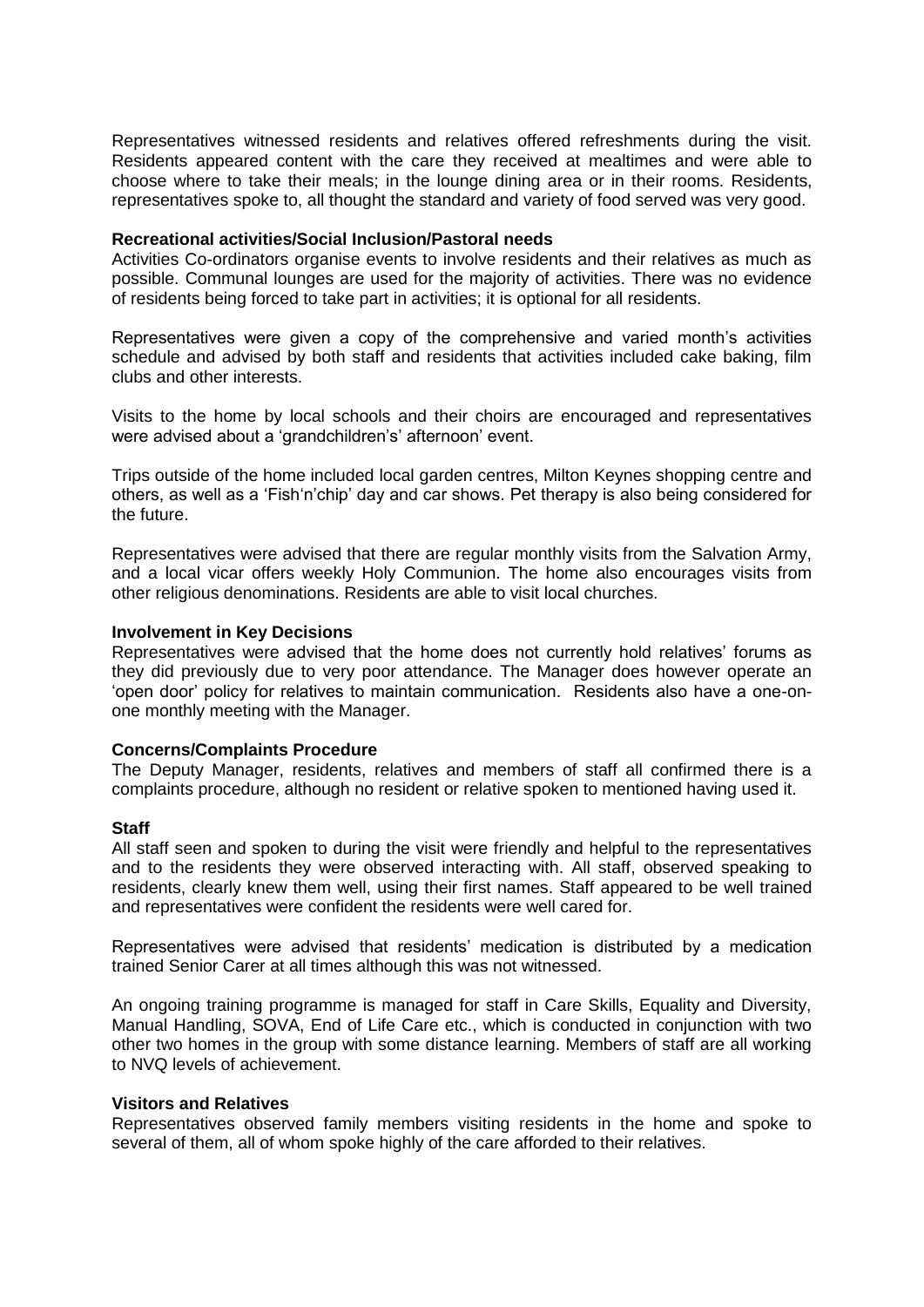The Healthwatch Central Bedfordshire notice was displayed in the care home advising relatives of the visit; however Healthwatch Central Bedfordshire was not contacted directly by any relative prior to or since the visit to the home.

#### **Additional Findings**

Residents medications are kept in secure filing cabinets, and are issued by a medication trained senior carer at all times. Cleaning materials are kept in a secure COSHH cupboard on the top floor.

HWCB representatives had previously met the Activities Co-ordinator in another care home in the group and were equally as impressed with the activities work carried out in this home as well as the activities across the other homes in the group. This is evident by the newsletter and monthly activities planner, copies of which were given to representatives.

Representatives were also pleased to see and were given a copy of, an A4 sheet entitled 'The Role of the Keyworker', pinned to the notice board in the lobby.

# **Recommendations**

This report highlights the good practice that was observed and reflects the resident's and relative's satisfaction with the care and support provided.

- $\triangleright$  HWCB representatives would recommend that the standard of care and compassion which were witnessed during the visit to Lady Spencer House be maintained.
- $\triangleright$  Healthwatch Central Bedfordshire also recommends that this report is shared with residents and family members of Lady Spencer House, to advise that if they should wish to contribute any additional comments about the report, they should contact Healthwatch Central Bedfordshire direct on 0300 303 8554.